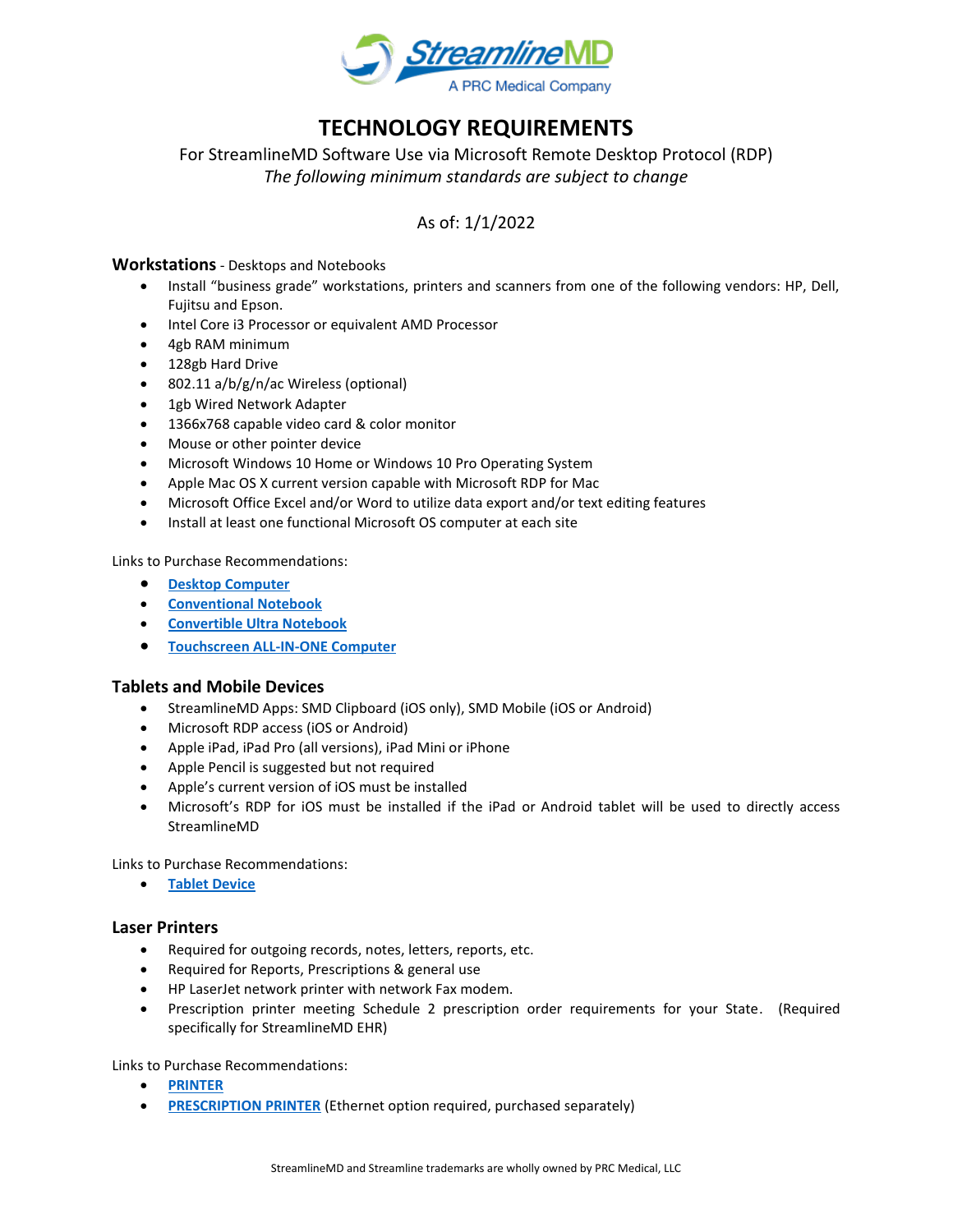

- **[Star Micronics Printer Rx Paper Rolls](http://www.prescriptionpaper.com/star-rolls.html)**
- **[Laser Printer Rx Paper](http://www.prescriptionpaper.com/laser-scripts.html)**

# **Scanners and Imaging**

- Required to import paper documents and insurance cards into StreamlineMD
- **[Fujitsu 7030](http://www.fujitsu.com/us/products/computing/peripheral/scanners/fi/workgroup/fi7030/index.html?&utm_source=google&utm_medium=cpc&gclid=EAIaIQobChMI1_DJ6Pis1wIVWLXACh1W3AQ0EAAYASAAEgIZkPD_BwE&cshift_ck=ffe41659-a3ed-4de2-a74f-c12f3d05312bcsI3vbHr3t)** (Microsoft OS Only)
- **[Epson DS530](https://epson.com/For-Work/Scanners/Workgroup-Document/Epson-DS-530-Color-Duplex-Document-Scanner/p/B11B236201)** (Mac iOS or Microsoft OS)
- **[Card Scanner](http://www.scanshell-store.com/hardware_ss800n.htm)** ScanShell 800N (for Driver's License and Insurance Cards only)
- TWAIN compatibility required

# **Cameras and associated equipment**

- Web Camera Please purchase a camera which has software compatible with one of following operating systems: Microsoft Windows 10, 8.1. The Webcam software must be able to interface or create a pass-thru for Windows RDP.
- Clinical and General Photography Please purchase a camera which has the capability to save images to a computer with the following operating systems: Microsoft Windows 10, 8.1, or the current version of Mac OS.

# **Data Communications**

- The components of Data Networking are like links in a chain, and "a chain is only as strong as its weakest link."
- Always install "commercial grade" equipment for wireless networks.
- Premise Switch Cisco SG350-28P 28 Port Gigabit POE Series Managed Switch
- Router if not included with broadband Internet service Cisco RV325 Router (includes a 14 port Gigabit Ethernet Switch, Firewall and VPN)
- Wiring/Cabling 1000BASE-TX CAT6 premise wiring (gigabit capable wiring)
- Wireless Access Point Ubiquity UniFi Pro Access Point AC Wireless 802.11 a/b/g/n/ac
- Cellular Internet Backup System Verizon LTE Internet and Home Phone Sharing
- Telephone (Telephone) Line for inbound Fax Services
- Fax Modem for inbound fax services unless eFax is being utilized

#### Links to Purchase Recommendations:

- **[Premise Switch](https://www.newegg.com/trendnet-tpe-5028ws-24-x-gigabit-poe-ports-4-x-shared-gigabit-ports-led-indicators/p/N82E16833156568?Description=28-Port%20Gigabit%20PoE%20Managed%20Switch&cm_re=28-Port_Gigabit%20PoE%20Managed%20Switch-_-9SIB0WNHRC1740-_-Product)**
- **[Fax Modem](https://www.amazon.com/Zoom-Model-3095-USB-Modem/dp/B07HHKG6HR/ref=asc_df_B07HHKG6HR/?tag=hyprod-20&linkCode=df0&hvadid=309773039951&hvpos=&hvnetw=g&hvrand=1625638816349211458&hvpone=&hvptwo=&hvqmt=&hvdev=c&hvdvcmdl=&hvlocint=&hvlocphy=9015410&hvtargid=pla-585426146321&psc=1)**
- **[Broadband ROUTER](https://www.newegg.com/p/N82E16833150357?item=9SIA575A186271&nm_mc=knc-googleadwords&cm_mmc=knc-googleadwords-_-network%20-%20routers%20%2F%20remote-_-cisco%20systems%2C%20inc.-_-9SIA575A186271&source=region)**
- **[WIRELESS Access Point](https://www.ui.com/unifi/unifi-ap-ac-pro/)**
- **[Cellular Internet Backup System](https://www.verizon.com/internet-devices/verizon-jetpack-mifi-8800l/)**

#### **Internet Service**

- Broadband Internet Service Requirements Minimum 5 Mb up and 50 Mb down for a maximum of 5 users or scanners plus 512kb up and 768kb down for each additional user, scanner or printer
- For practices using cloud-based PACS systems with clinical device interfaces for Ultrasound, C-Arm, or CT imaging, the bandwidth requirements per location should be professionally and separately analyzed. Please contact StreamlineMD Help Desk at **[helpdesk@streamlinemd.com](mailto:helpdesk@streamlinemd.com)** for assistance.

#### **VPN Security**

• A VPN is required to access StreamlineMD software. If you are using a Windows computer, StreamlineMD will assist with the installation and support of OpenVPN, an open-source free VPN product. Mac computers will require Viscosity VPN from the third-party company Spark Labs. The Viscosity VPN App is typically a small additional fee of approximately \$15. For any VPN installation questions, or for assistance creating a